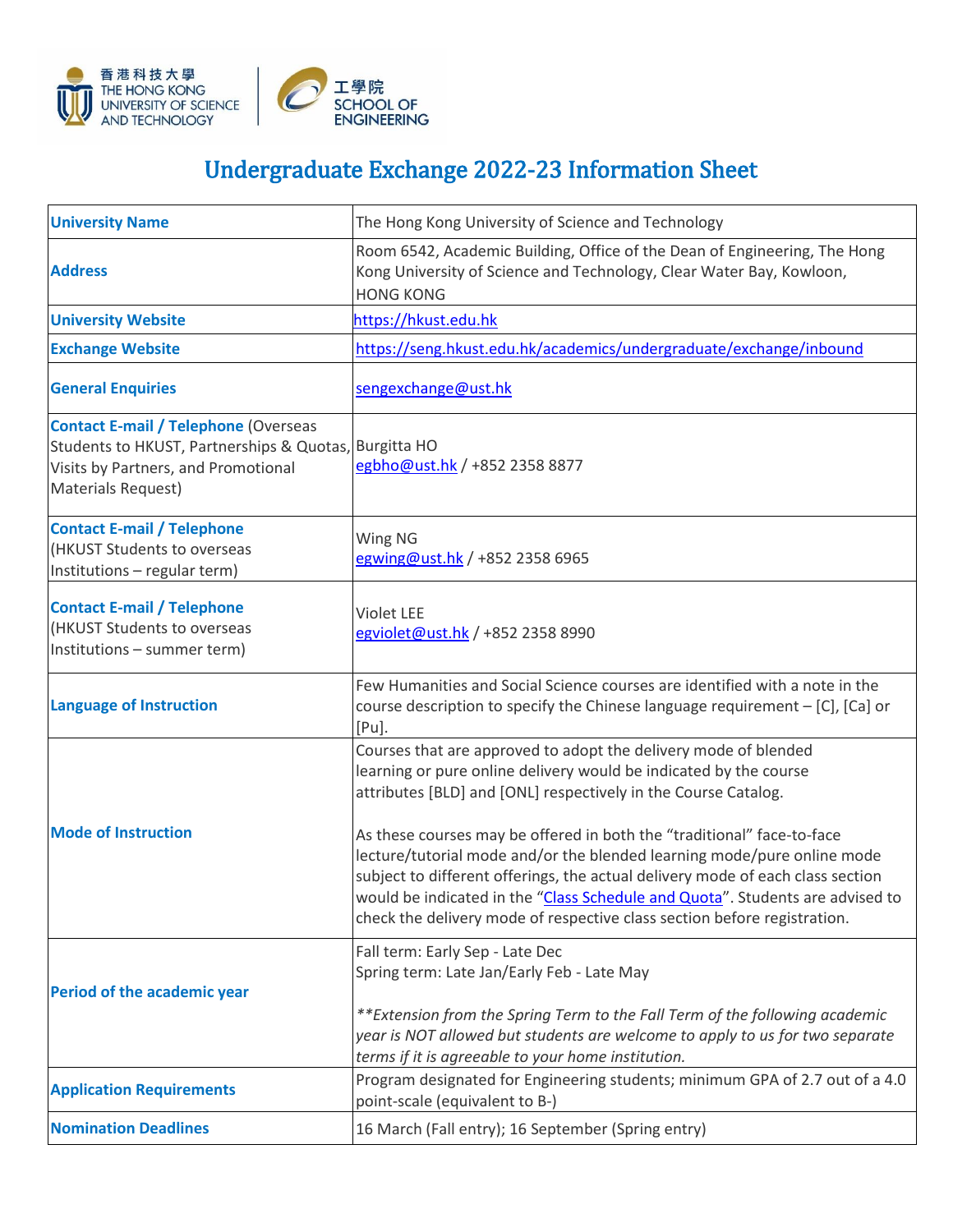| <b>Application Deadlines</b>                     | 31 March (Fall entry); 30 September (Spring entry)                                                                                                                                                                                                                                                                                                                                                             |
|--------------------------------------------------|----------------------------------------------------------------------------------------------------------------------------------------------------------------------------------------------------------------------------------------------------------------------------------------------------------------------------------------------------------------------------------------------------------------|
| <b>Application Form</b>                          | click here                                                                                                                                                                                                                                                                                                                                                                                                     |
| <b>Courses</b>                                   | Full list of approved courses at HKUST and course descriptions can be found in<br>the on-line Course Catalogue                                                                                                                                                                                                                                                                                                 |
|                                                  | Not all courses are offered every term. The courses offered and class<br>timetables are usually confirmed the week before course registration begins.<br>Before confirmed courses and class offer schedules for the forthcoming term<br>are announced, students are advised to read the course offer information<br>provided for previous terms for reference at https://w5.ab.ust.hk/wcq/cgi-<br>bin/2030/    |
| <b>Restricted courses</b>                        | Exchange students are excluded from all self-financed programs and courses<br>earmarked for special programs, and Business courses at postgraduate (PG)<br>level (i.e. 5000-level or above).<br>In principle, if students will need PG courses, they shall aim at courses<br>within BIEN, CENG, CIVL, COMP, ELEC, ENEG, IEDA, ISDN and<br>MECH only.                                                           |
| <b>Course Credit</b>                             | Most courses at HKUST carry 3 credits, with 3 instructional hours per week in<br>13 teaching weeks.                                                                                                                                                                                                                                                                                                            |
| <b>Recommended Credit Load per term</b>          | 15 credits                                                                                                                                                                                                                                                                                                                                                                                                     |
| Minimum workload per term                        | 12 credits                                                                                                                                                                                                                                                                                                                                                                                                     |
| Maximum workload per term                        | 18 credits                                                                                                                                                                                                                                                                                                                                                                                                     |
| <b>Course level</b>                              | Most undergraduate courses are designed from 1000-level (introductory level)<br>to 4000-level (advanced level).                                                                                                                                                                                                                                                                                                |
|                                                  | Postgraduate courses are on 5000-level or above.                                                                                                                                                                                                                                                                                                                                                               |
| <b>Accommodation / Housing</b><br><b>Options</b> | Exchange students are arranged to live in University housing as far as space<br>permits. Students will be placed in shared room.                                                                                                                                                                                                                                                                               |
|                                                  | Details of student housing can be found at<br>http://shrl.ust.hk                                                                                                                                                                                                                                                                                                                                               |
| <b>Living / Prospective costs</b>                | HK\$46,000 (US\$4,700 or €4,300) for one term (including student housing, visa<br>and insurance, others, etc.)                                                                                                                                                                                                                                                                                                 |
| <b>Medical Coverage</b>                          | Exchange students, like any other full-time students, can enjoy out- patient<br>services at the on-campus Medical Clinic and dental services at the on-campus<br>Student Dental Clinic. Detailed charges: https://hseo.hkust.edu.hk/clinic<br>All exchange students are required to take out HKUST Compulsory Travel<br>Insurance unless prior arrangement is made between HKUST and your home<br>institution. |